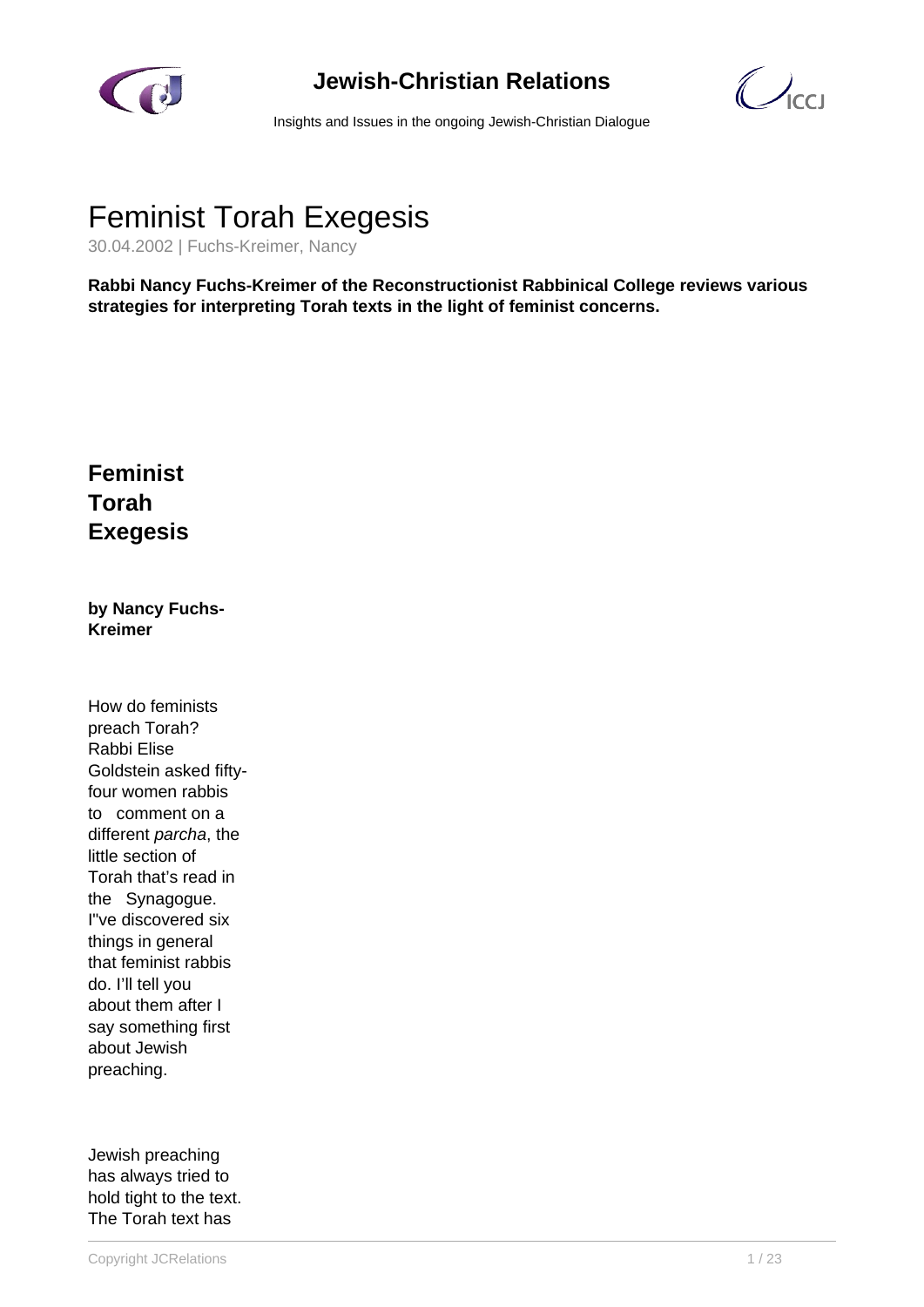been our basic tree of life. The belief of Judaism is that every word, every syllable, every space between the word, every place where one story gets next to another story, everything has something to teach. It's just a matter of asking the right questions of the text. The only answer that's unacceptable in Jewish textual exegesis is: "Oh that doesn't matter! It was just a mistake." The assumption is of meaning. And the name of the game is to find out the meaning. In this manner Torah has grown and changed through the centuries, and preachers have found it infinitely adaptable to their times and needs.

But there has been a big difference between the way people preach from Torah texts before the modern period and today, among progressive Jews anyway. Orthodox Jews still preach the way it was preached all along. The Orthodox Jews read their meanings back into the text as if that is what the text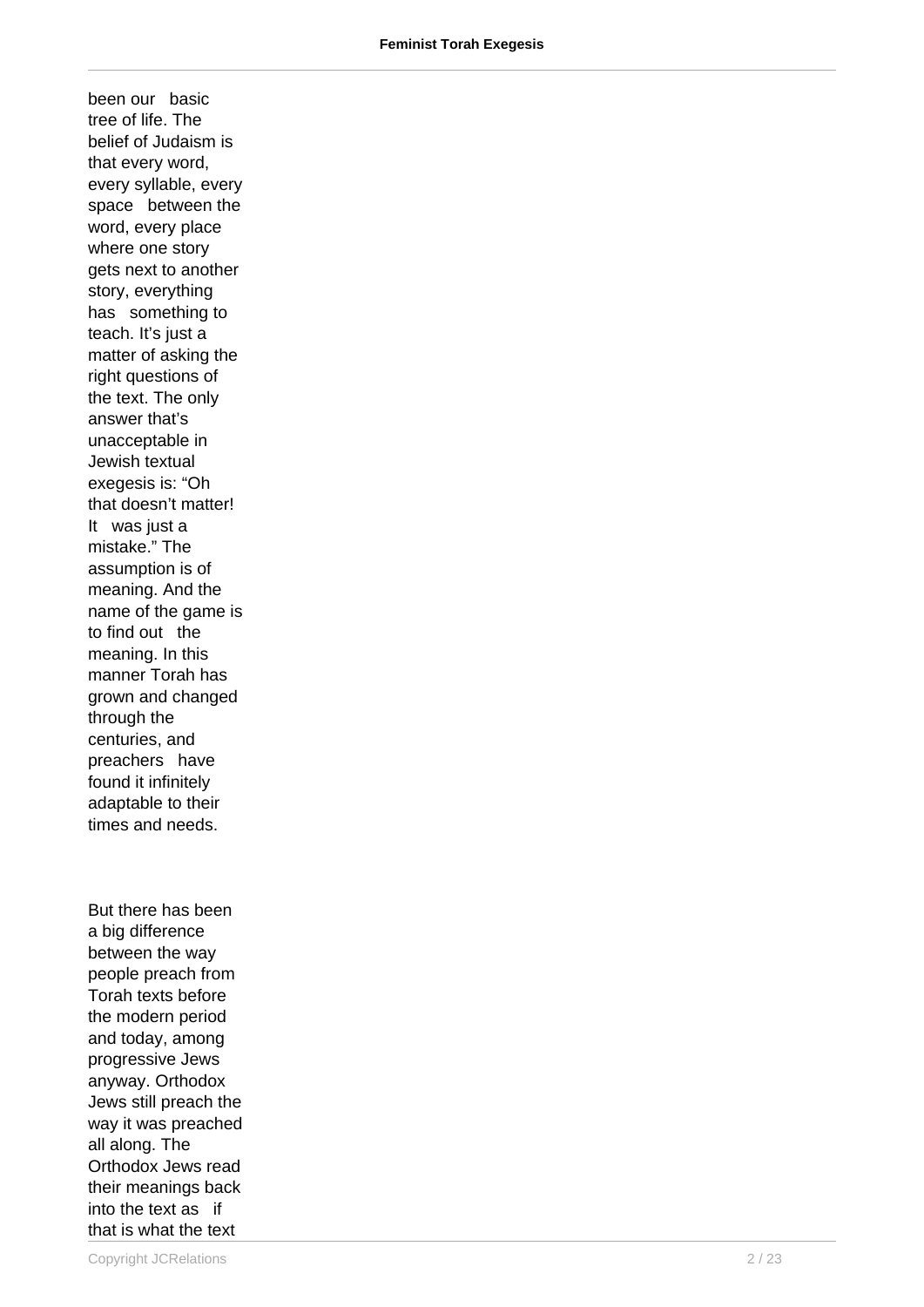meant. What we do in more liberal, progressive circles of Jewish exegesis is to distinguish between the plain sense of the text and our own Midrash of it, our own interpretation. As Jews we live in an American culture in which lots of trees are growing. And you can walk away from a text. Our ancestors didn't have that option. Jews from many centuries did not have a choice. They read Torah because it was often the only text available to them. But we don't have to read our lives back into this particular book, which many of us understand to really be a document from another time and place. Some of us choose to do so. Naomi Goldenberg, for example, is a scholar, a feminist, someone born Jewish. She says: "You know what? The Bible is so hopelessly sexist, it's really unsalvageable for modern people, for modern feminists." Such feminists leave the Bible behind.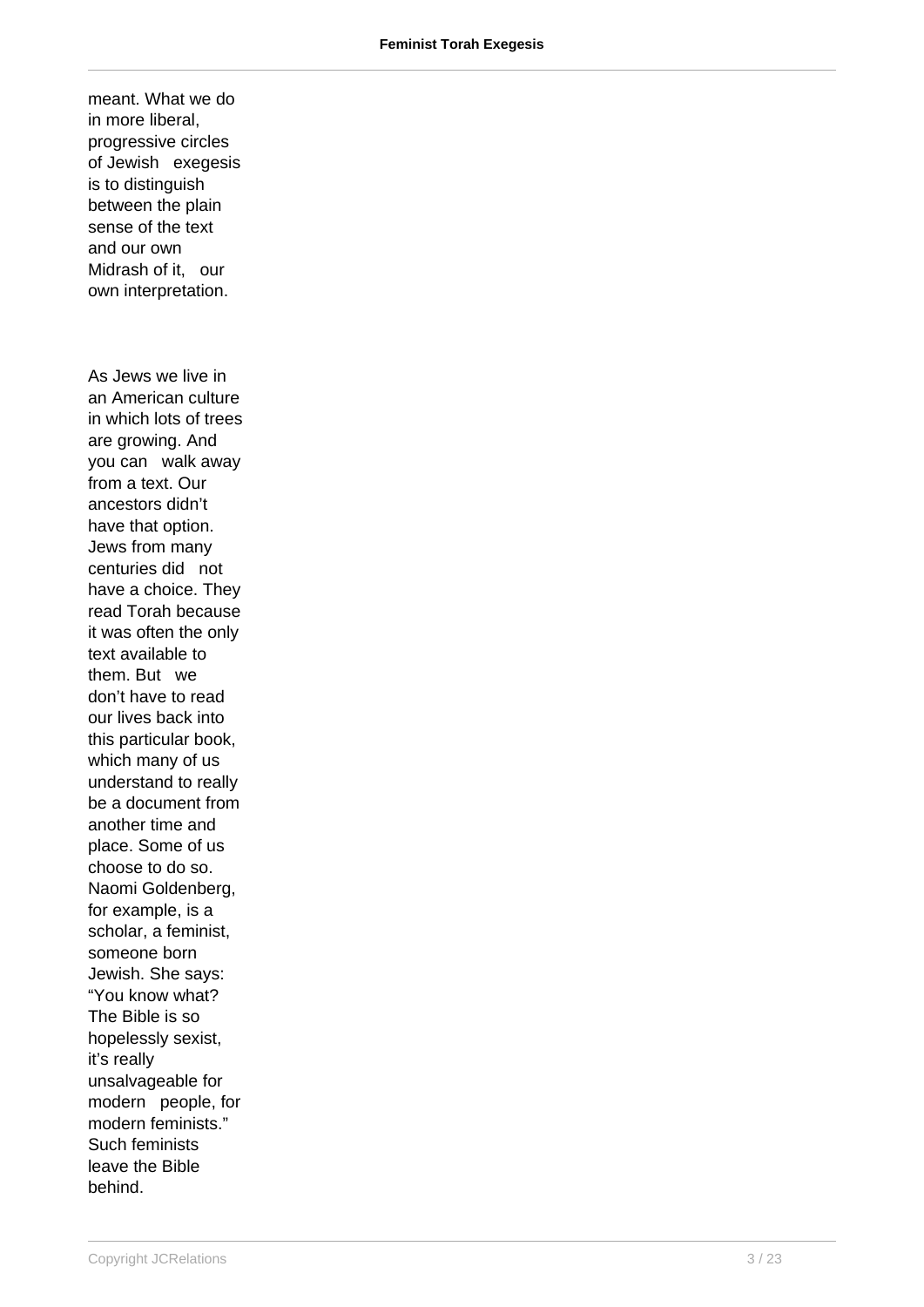Many of us make a different choice. We see it as our sacred text and our duty to wrestle. And like Jacob, who wrestles with the angel and says: "I will not let you go until you bless me," we say to each text in Torah, "I will not let you go until you bless me." That's what the feminist says to the Torah text. A rabbi named Amy Eilberg calls what we do "Holy Chutzpah." We know that sometimes that means torturing the text. But we also know that this is a great tradition of rabbis who have done this for centuries. They found in the text what they needed to find, and I can give you many examples of how traditional Midrash in the Rabbinic period just completely misread texts in the Torah. I'll give you one specific example. In the Torah, there is no belief in an afterlife. People die and they go to their fathers in the earth, their bodies go to the earth. And the rabbis in the time of Jesus believed fervently in the possibility of the resurrection of the body. That concept was unheard of in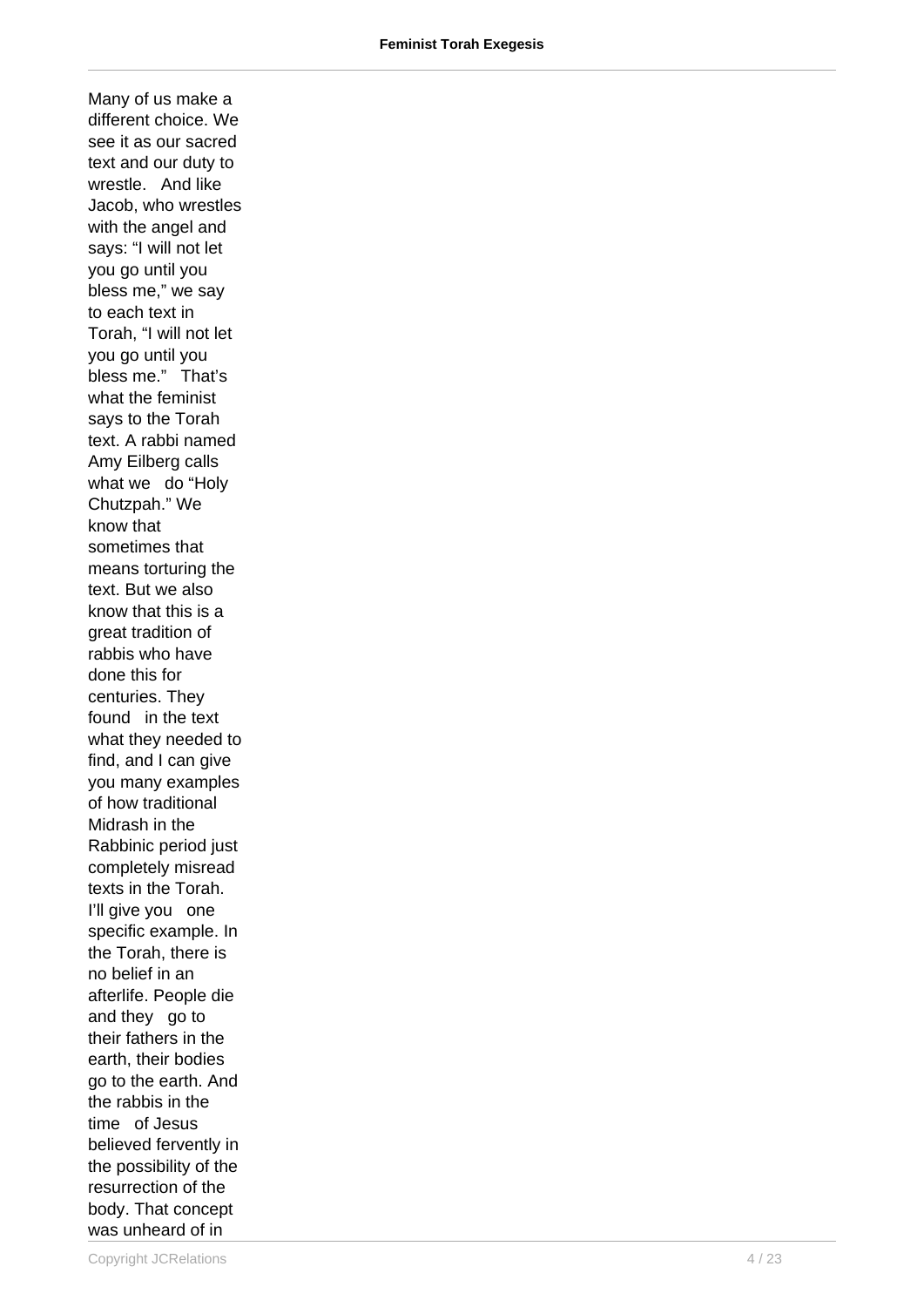Torah. But they read it into Torah. They misread things that the Bible said so that they could find their most cherished beliefs in the text. A healthy cadre of feminists is doing just that, and what I'll do now is tell you what they do. Strategy one is:

Notice women's presence in the text. The second strategy is, notice women's absence in the text. A third strategy is to critique texts from a feminist perspective and discover internal repair. "Repair" is a word that I'm using in quotes because I'm relating it to a Hebrew word, tikkun, which means to repair. Jews today talk about Tikkun Olam, repair of the broken world. But tikkun is really a fixing, a healing, and sometimes what feminists find in Torah texts is that something may be deeply sexist from our point of view, but that the text has an internal critique about that very presupposition. We sometimes think that critique is in the Torah because the God part is in there. And that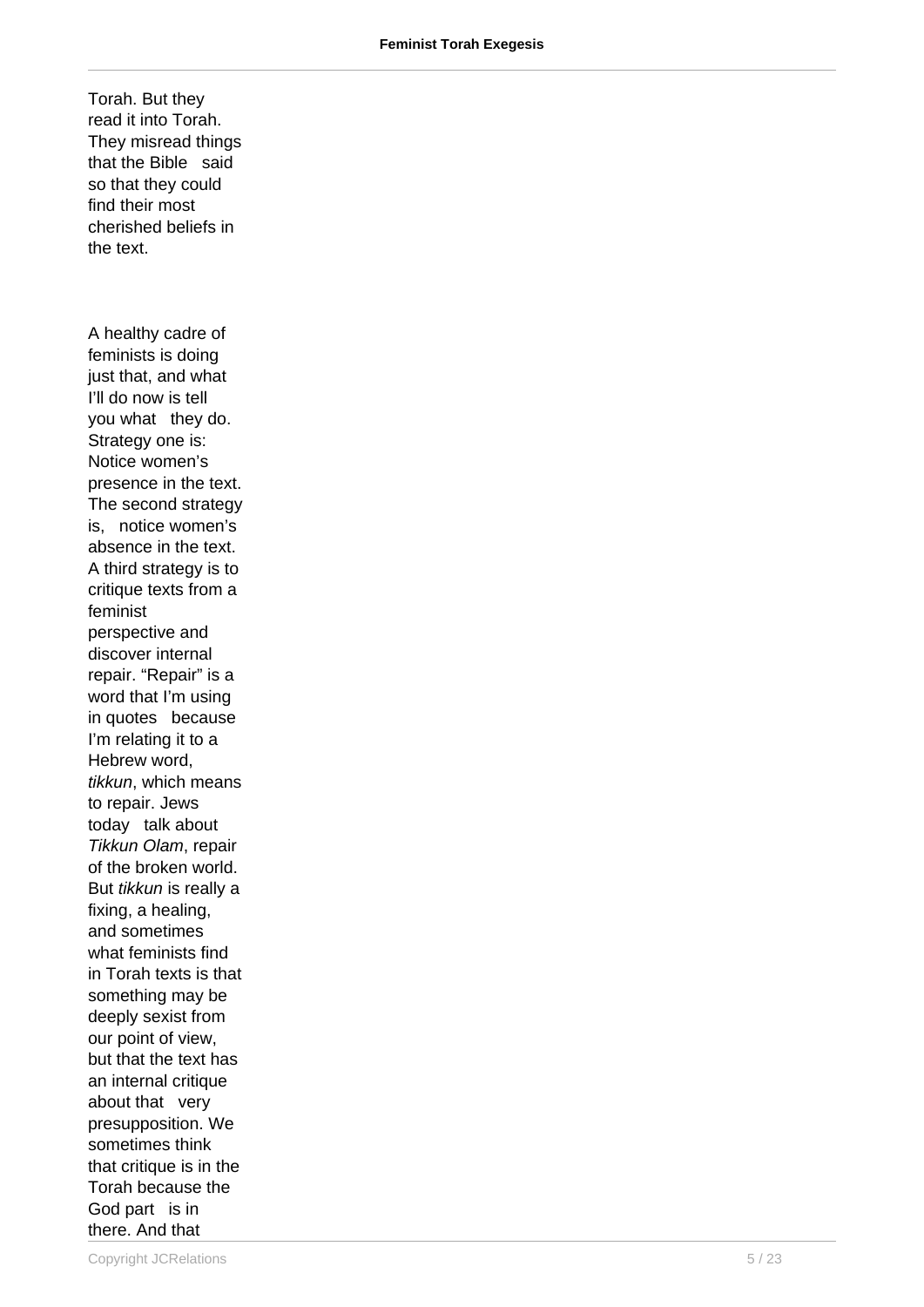delights us.

A fourth strategy is to critique texts from a feminist perspective and offer explicitly external repair. You can give a whole sermon on something that is bluntly no good from our perspective in Torah, but then offer from the spirit of Torah, a repair of it from our perspective. A fifth strategy is, highlight a woman's issue in a text, something that nobody ever saw before. And the sixth strategy is to highlight what we call women's values. What are women's values? Are there such values? Are they feminist values? Let's notice the first strategy -- women's presence in the text. read Torah we say it

When we start to is patriarchal. It comes from a time when women were bottom of the barrel. And then we are surprised, lo and behold to our delight, a lot of women are in Torah. Sometimes they don't do as much as we'd like. In Jewish feminist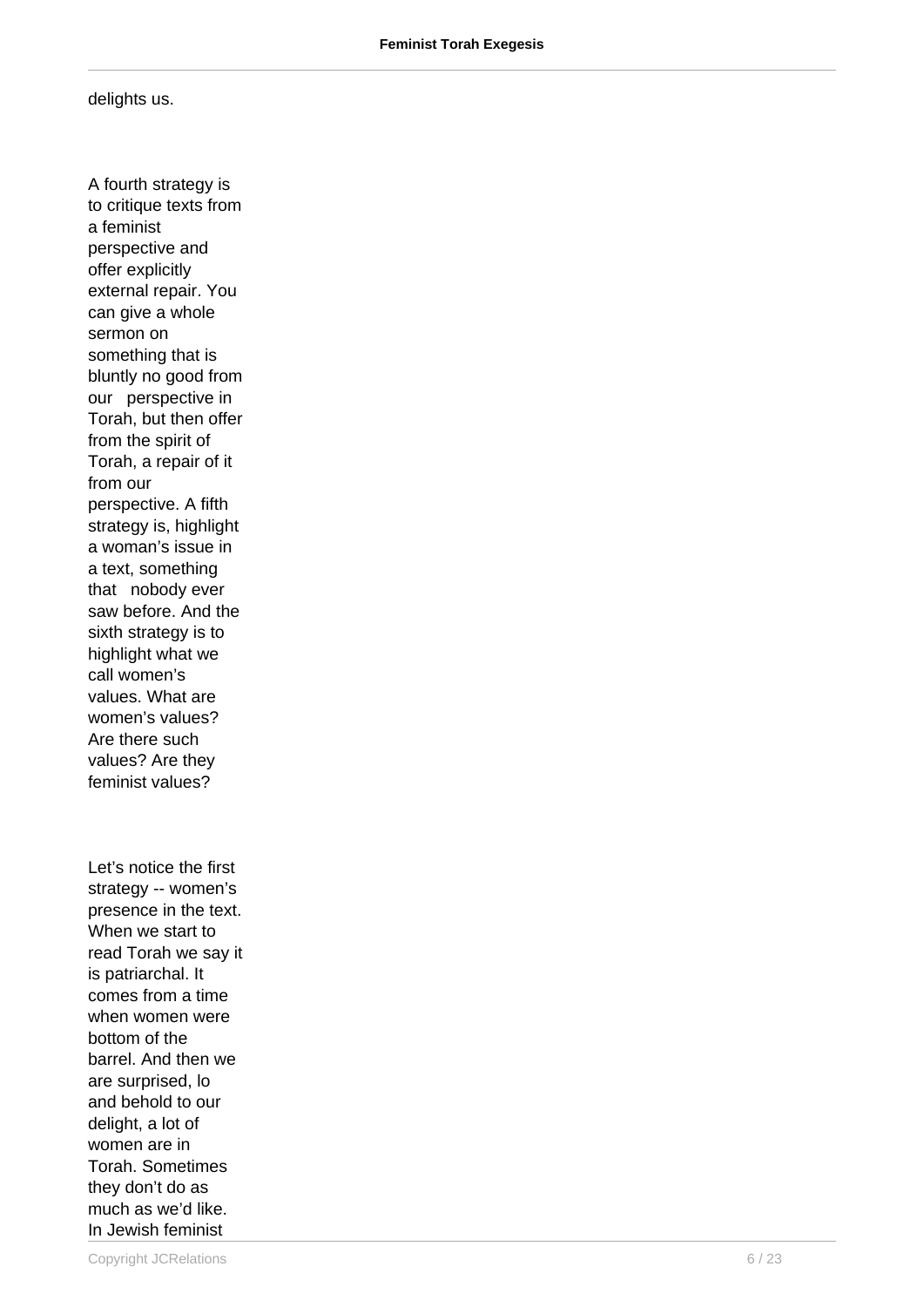circles we hear all the time about Miriam. We now have Miriam's tambourine, a new Jewish ritual object, because Miriam held the tambourine when they crossed the Red Sea. So artists make illuminated tambourines, and people use them in worship. But when you look in the Torah, Miriam is hardly mentioned. We've lifted her up, beyond where she was in the text.

On the other hand, when you read Genesis, there are quite a few women. And a great deal of feminist preaching is based on noticing women. One example takes notice of a non-Jewish woman, Hagar. Hagar is a phenomenally important person. And in this little text from Rabbi Michal Shekel, we find out why:

> Hagar gives God a name. Abram has never done this nor has anyone else. **Throughout** chapters of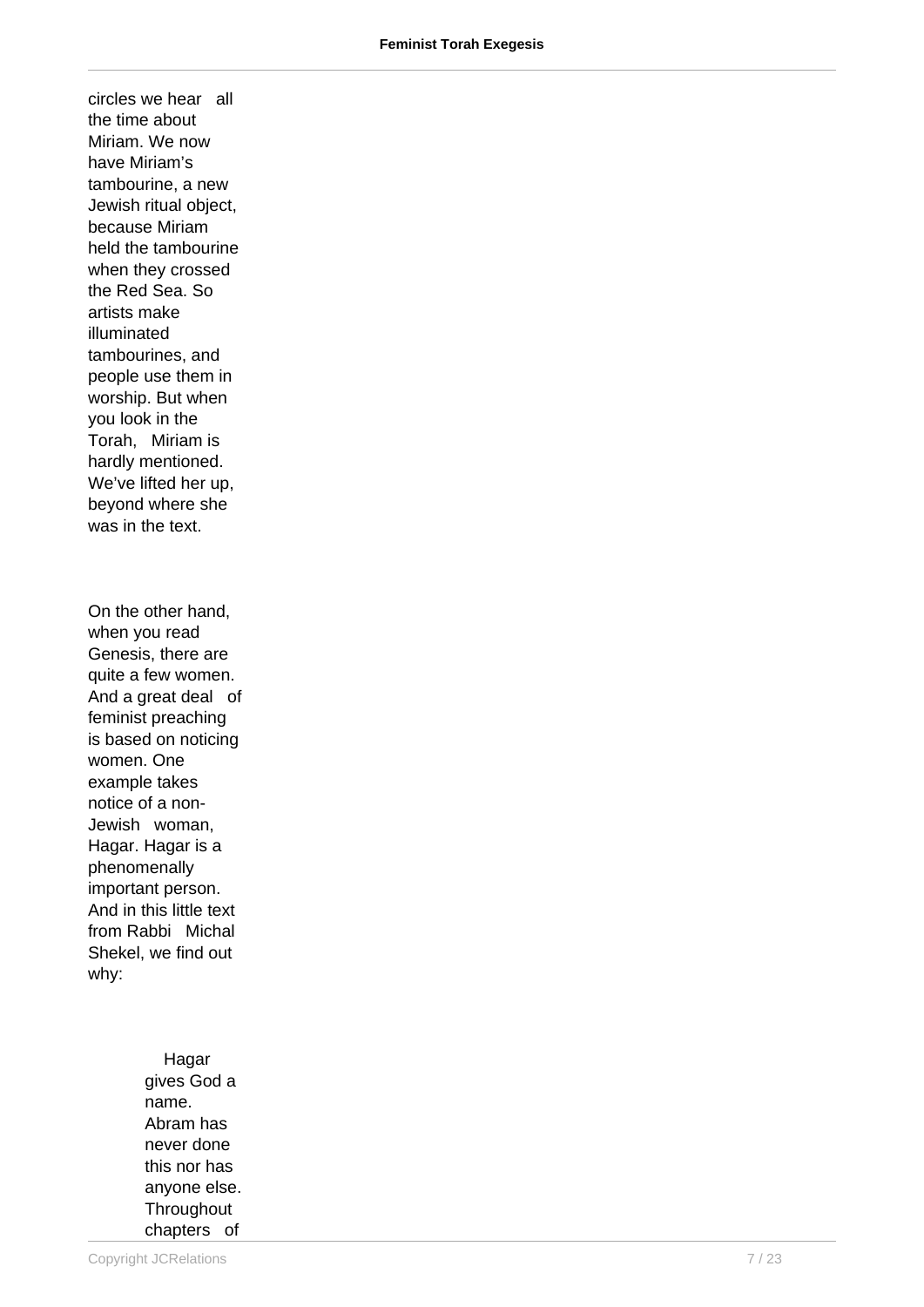the Torah, Abram needs signs to substantiate his covenant with God. Hagar is somehow more accepting, more comfortable with God. Hagar accepts her encounter for what it is. She takes the initiative and she names God. What courage! Hagar names God "El Roi," God who sees me. This is in response to God's naming her child Ishmael, which means, "God hears." In naming God, Hagar affirms that God sees as well as hears.

So, here we have the story of Ishmael, who in tradition we understand to be the father of the Arab people, the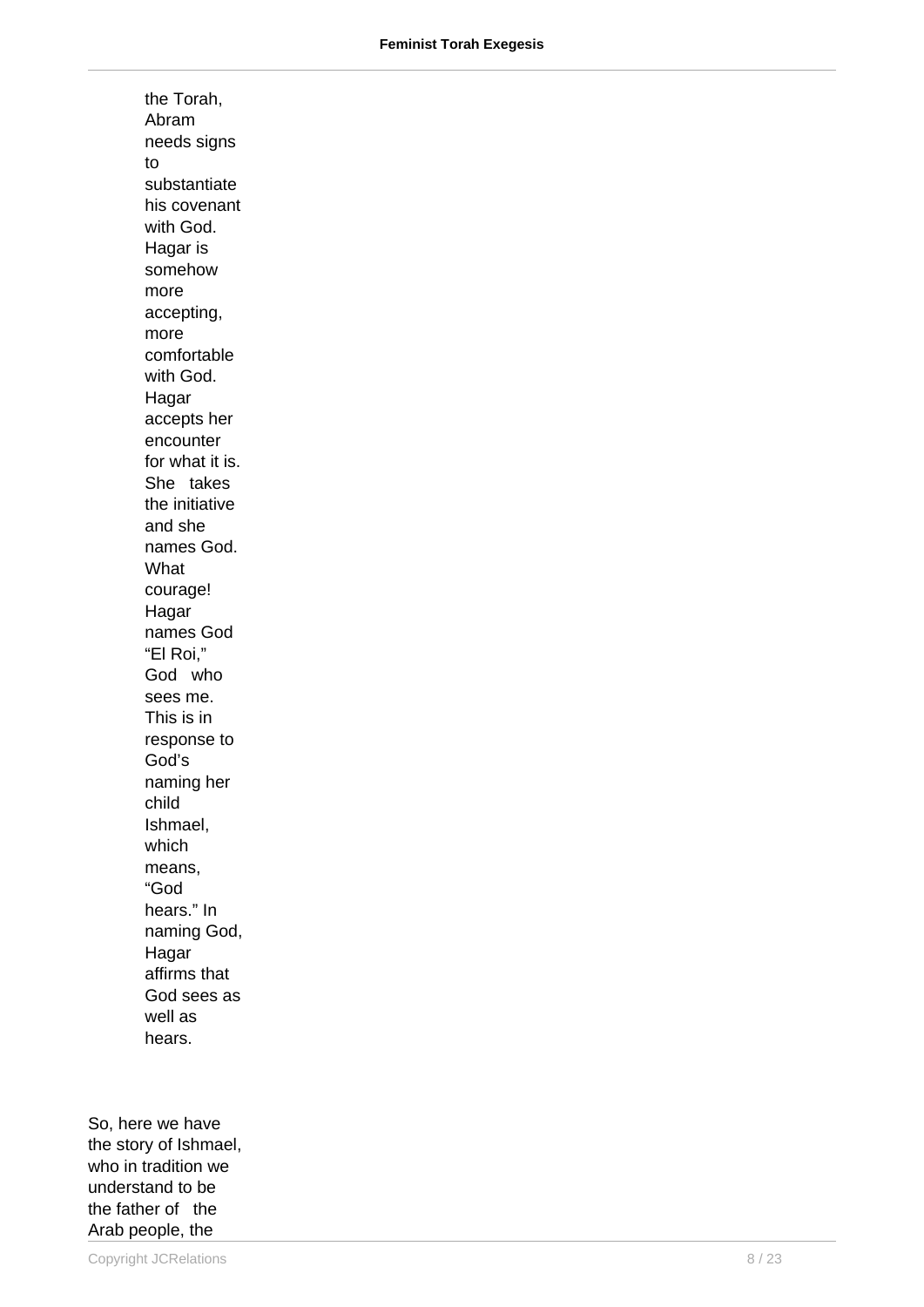brother of Isaac, who's banished along with his mother, Hagar. And this Torah commentator notices that Hagar says: I'm going to give you a name God. You who see me. And that's the only time in the Torah, until that moment, that anyone had dared to name God. And it is the only time in the Torah, totally, that a woman names God. Strategy number two: Notice women's absence in the text. Traditional Midrash says that a black fire is on white fire in the Torah. And that as much truth is in the white fire as in the black fire. The black fire is the letters and the white fire is the white paper around it, the parchment. Rabbi Dayle Friedman notices a story that has no women in it at all. It is one of the stories that is hard to preach, the story of Aaron's sons" deaths. The chief

priest, Aaron, had two sons, Nadab and Abihu, and these sons brought strange fire to God. And God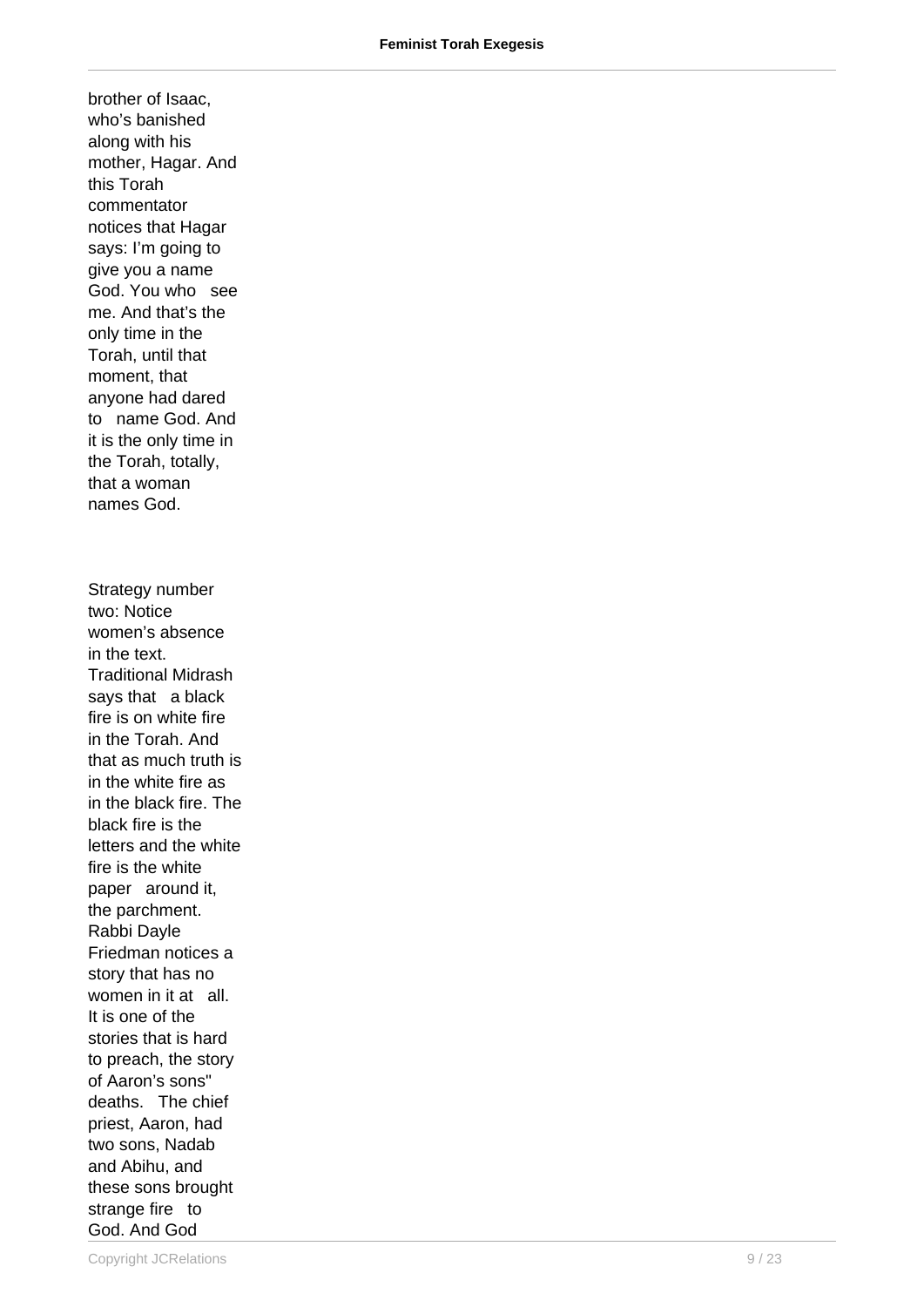didn't like it, so he killed them. This story is used to show that we shouldn't have creative liturgy. We don't know what this is doing in Torah. But the next thing that happens is that Aaron is very sad, obviously, because he's lost both of his sons. So it kind of ends, and it"s strange because we don't get much. Right after the sons died the next thing that happened in the text is that God gives the instructions for the sin offering for Yom Kippur. Rabbi Friedman says: What a lovely juxtaposition. Your sons die and the next thing God does, rather than giving rachamans, compassion, God is telling them: "and you've sinned so much that on Yom Kippur you have to do this, this and this." So she is saying: maybe if we had heard a woman's voice we would have had a different response from God:

> … maybe, just maybe if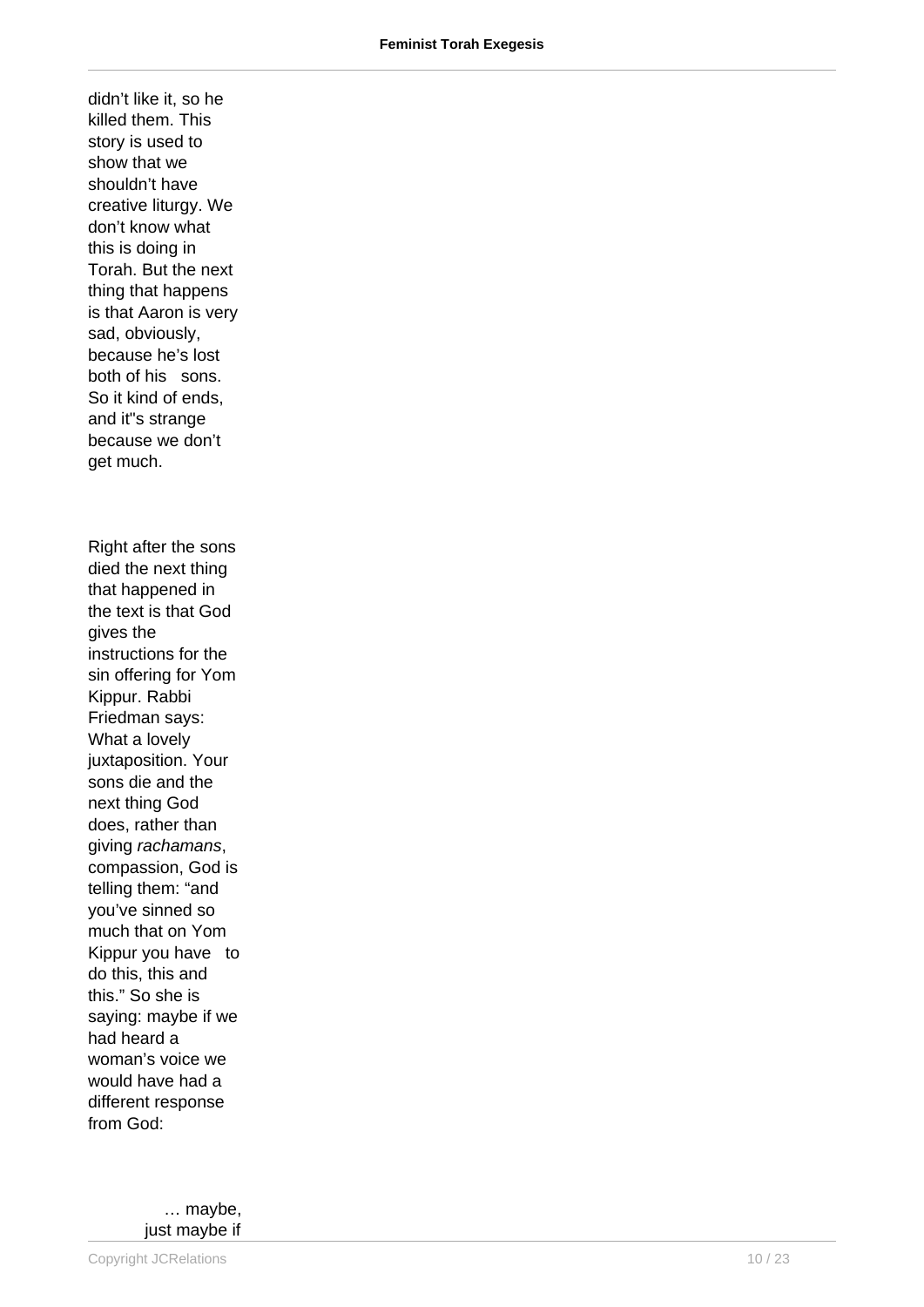women had told this story instead of men, God's voice would have come to lovingly console Aaron rather than to offer rules and instructions. As we listen to the silence of the story, for the mournful voices of women, we may transform our underst anding of loss, of grieving and of healing, while nothing could erase the loss of Nadab and Abihu. The voices and the ways of women might have offered solace to their suffering loved ones and perhaps, by extension, to bereaved men and women throughout the ages.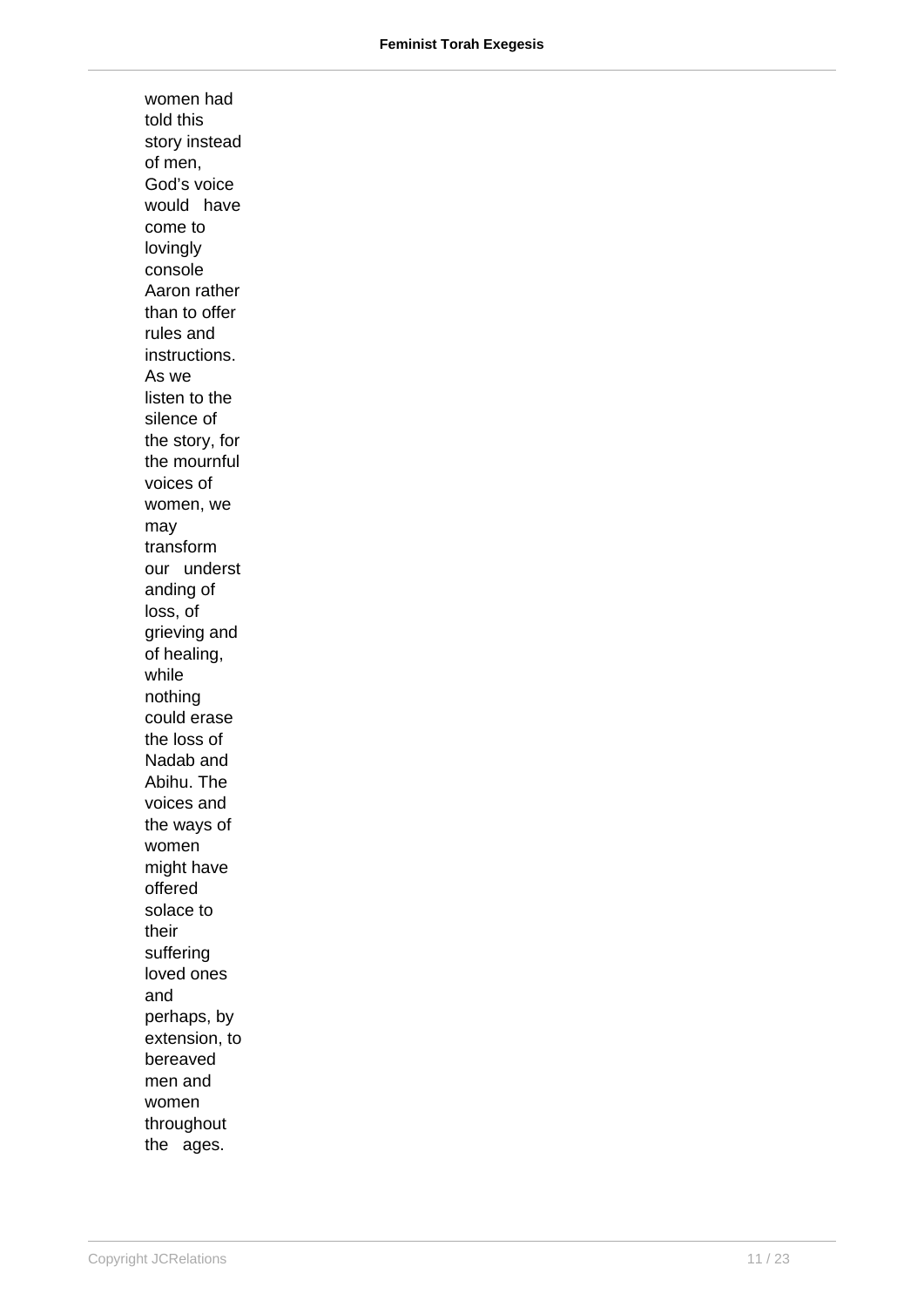Friedman created that ex nihilo. She actually studied scholarship about Middle Eastern female grieving rituals, and she knew that there were female grievers." Not only that, but in the Middle East today, among Arabs and Jews, you can actually see things that are 2,000 years old. And you see the way women are led in their wailing, in their funerals. There are special women in the community known as the wailers. They lead the other women in profound visual and audible expressions of grief.

Next, critique text from a feminist perspective and discover internal repair: Now we are getting more subtle. This text is not one that will lead to lifting up of anybody. Rabbi Rochelle Robins preached on Deuteronomy, the portion of the text in which the land of Israel is described as oozing with milk and honey. Your translations probably say flowing, but literally the word is oozing.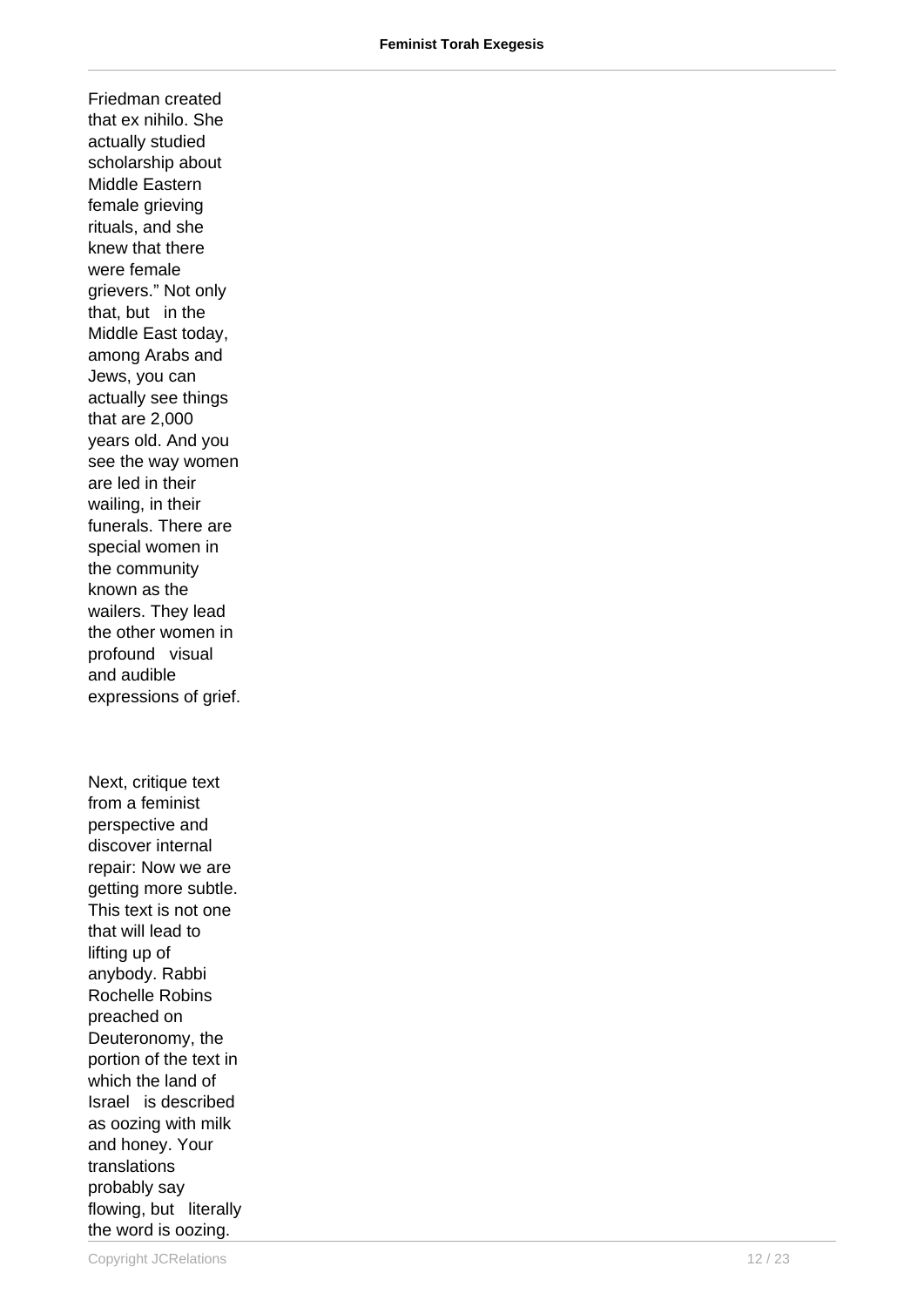And then she looks at where else we see oozing, and where we see milk and honey. And lo and behold, our land is very much a female body. So she says a biblical tradition that personifies land and borders as women who are to be sexually desired, and who are to be occupied, is a challenge for our feminist sensitivities. Deuteronomy personifies the land as female, and the land is also understood as female, and creates a scenario in masculinized Israelites desires. They consequently prepare themselves to move in and occupy the female body/land. The ambivalent attitude toward desire is expressed in the language of Deuteronomy 6:3, which hints of the duality of desire and revulsion inherent in the male construct of femininity. We're getting into heavy stuff here. This is not Hebrew school material.

## Rabbi Robins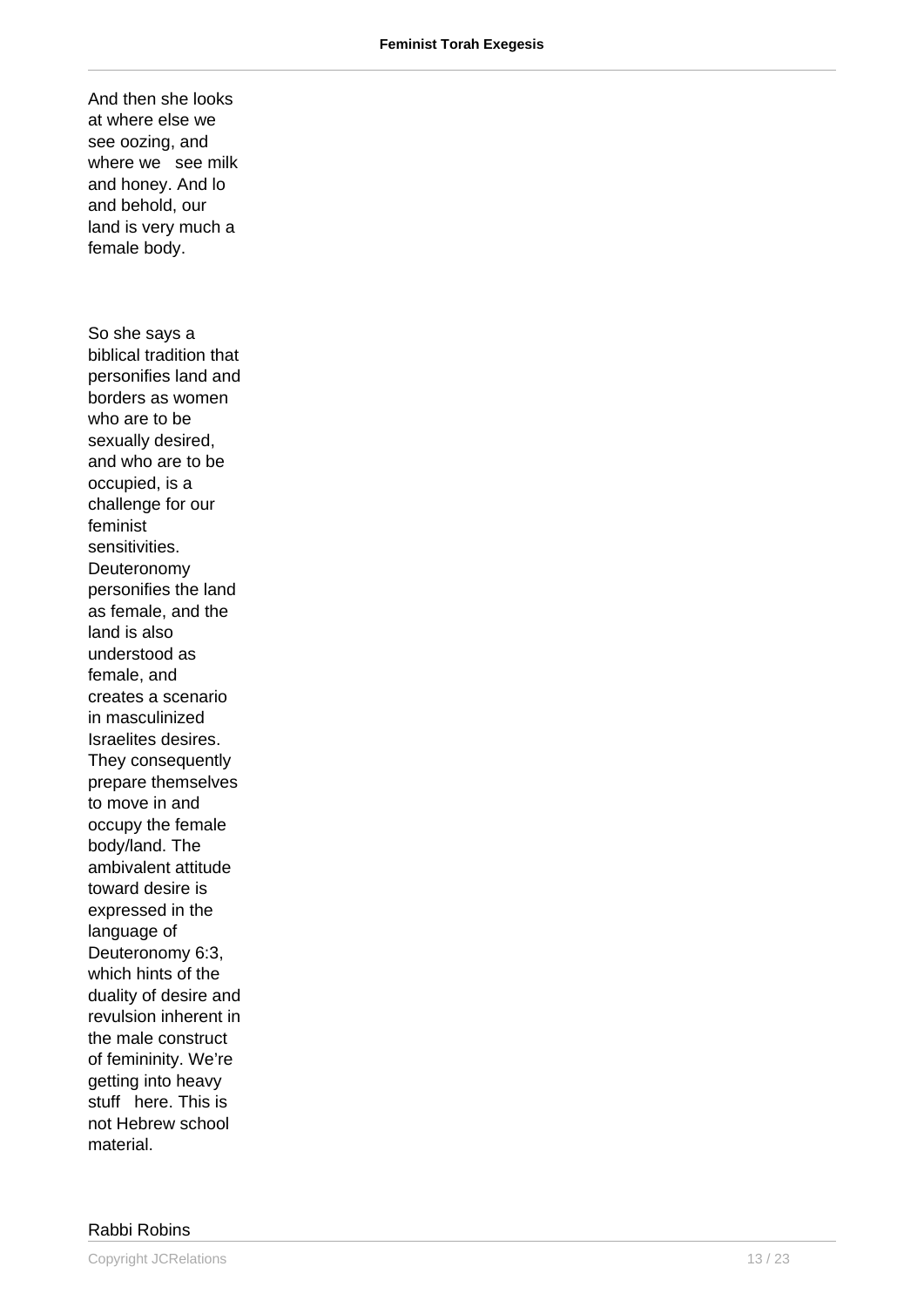argues that because land that's oozing with milk and honey in the text, so other beings that are oozing with milk and honey are seen in some of the same ways the land is seen. This equation of women and land and the consequent objectification of women create a situation whereby we see women as able to be either desired or reviled. The notion that the Israelites never do enter the land at the end of Deuteronomy leaves us with a powerful message. So Robins turns it around, saying, look where the Torah ends. The sacred book that we read in synagogue is not Joshua. We do not read Joshua in synagogue. It's only in Joshua, the next book, that they get into the land and conquer it. The actual Torah ends at the moment when Moses dies and they are looking out at this nonconquered, nonoccupied. And then we go back to Genesis. We finish the last word that Moses died, and then the next thing we read is, "in the beginning God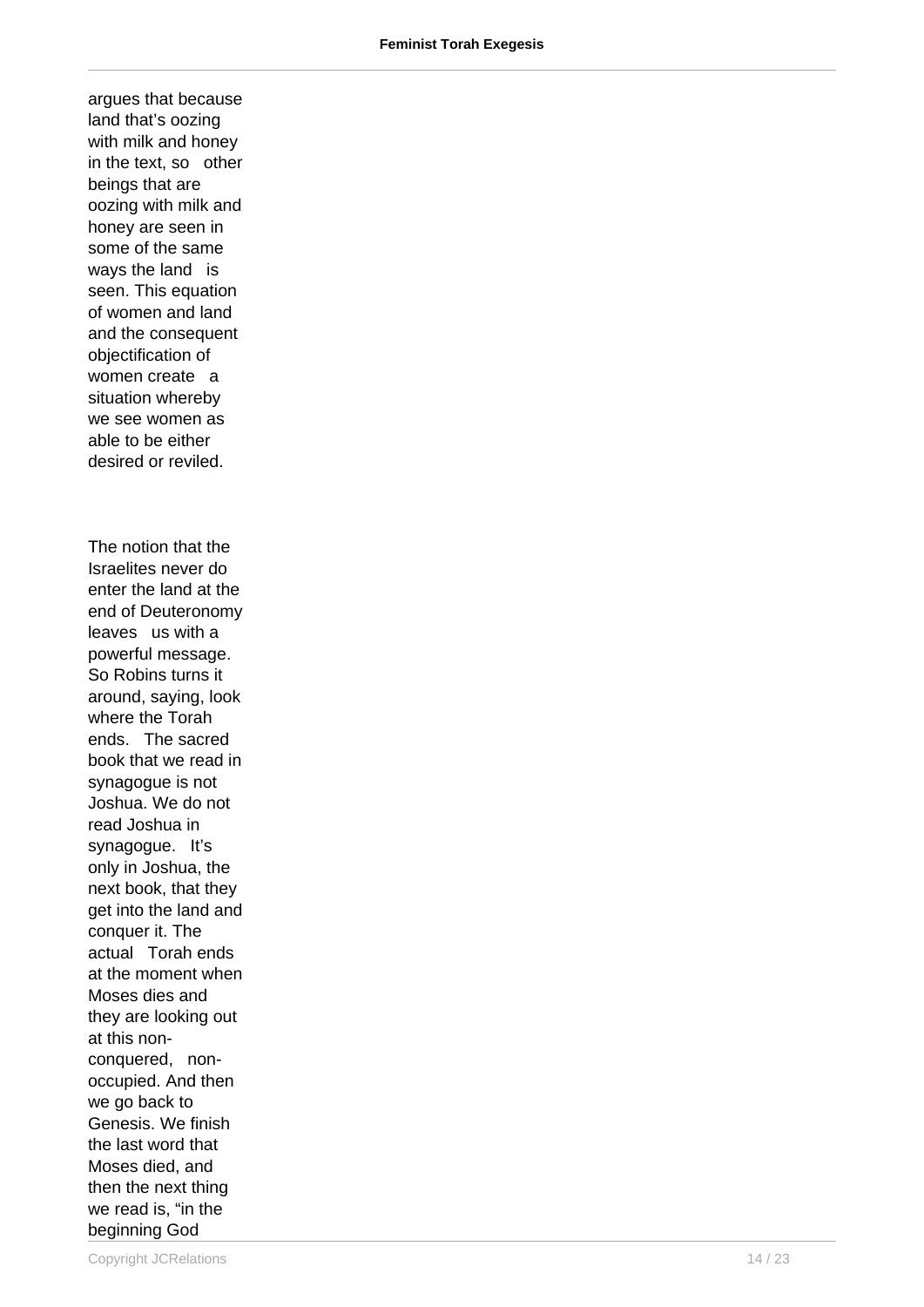created the heaven and the earth," and we read them next to each other and never conquer the land in the synagogue.

This rabbi wants to say, maybe inside the text, they are making their own internal critique. On some level we may claim that the book of Deuteronomy is unwilling to have us enter the land, in those circumstances. Until the body is seen in its wholeness, we are not ready to enter her. Our entering must be a partnership, a gentle and mutual ingathering.

Laura Geller finds a text that doesn't have any repair in it. She goes outside for the repair. The text is about the Nida. Nida are the laws of menstruation. We know the text, and I do not know what you do with it because you live in a tradition that doesn't observe these laws. The orthodox Jews learn here their laws of why they have to separate for the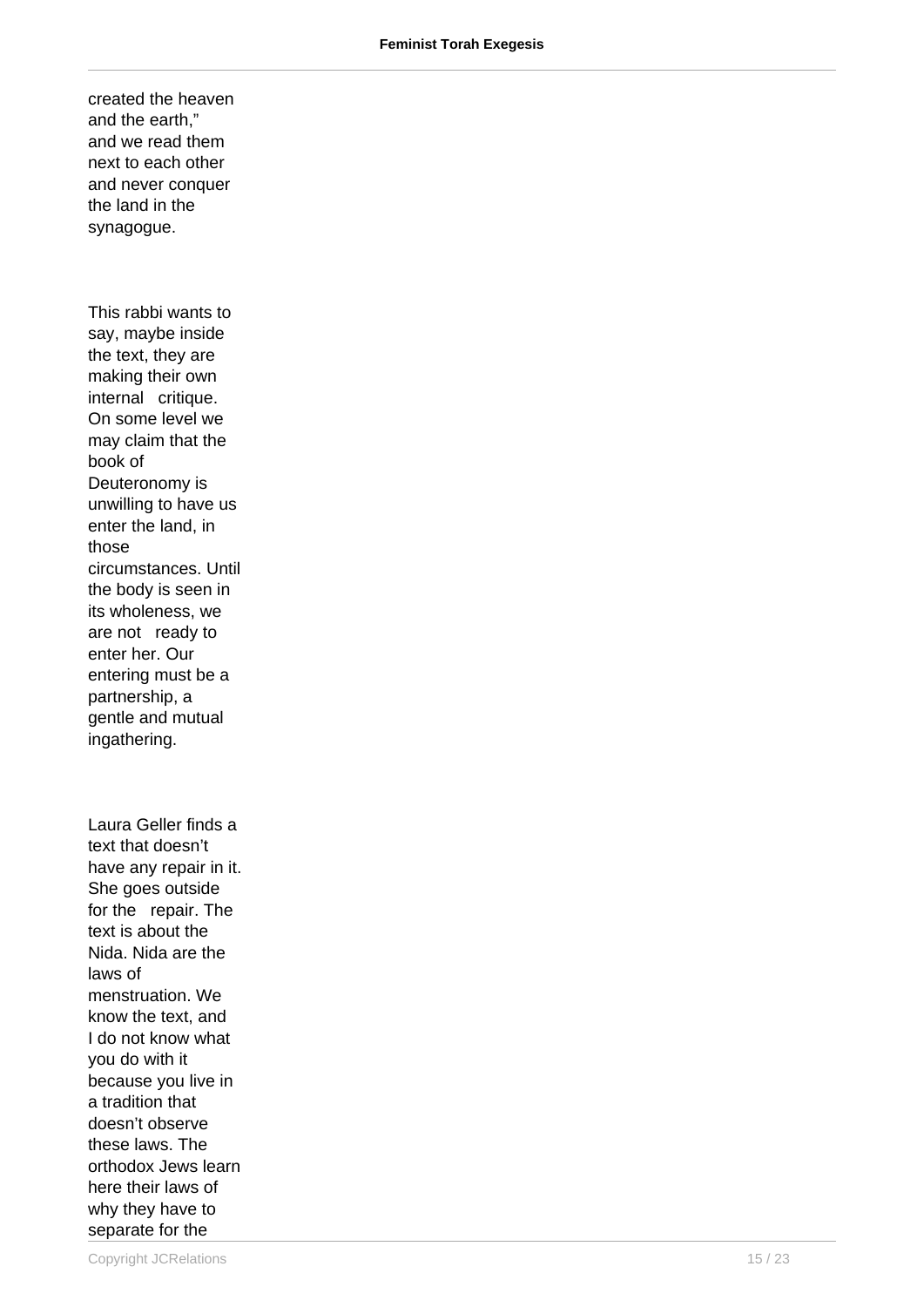days of the menstrual cycle, and then the woman has to go to be cleansed in the mikva and comes back to her husband. So what do liberal Jews do with this? What do feminist Jews do with this? One thing we can do is just leave it alone. For the medieval scholar Nachmanides, it is a mythic category. It's all about defiling, contaminating, a source of contagion. Maimonides, on the other hand, a good guy on this particular issue says it is just a legal prohibition that was originally intended to curb the mythological fears that penetrated our folk traditions from the surrounding pagan cultures.

Laura Geller says, Why don't we reframe the ritual, change the language, transform the community? Let's create a new ritual that will celebrate the holiness present in our lives at this important moment of transition. Let's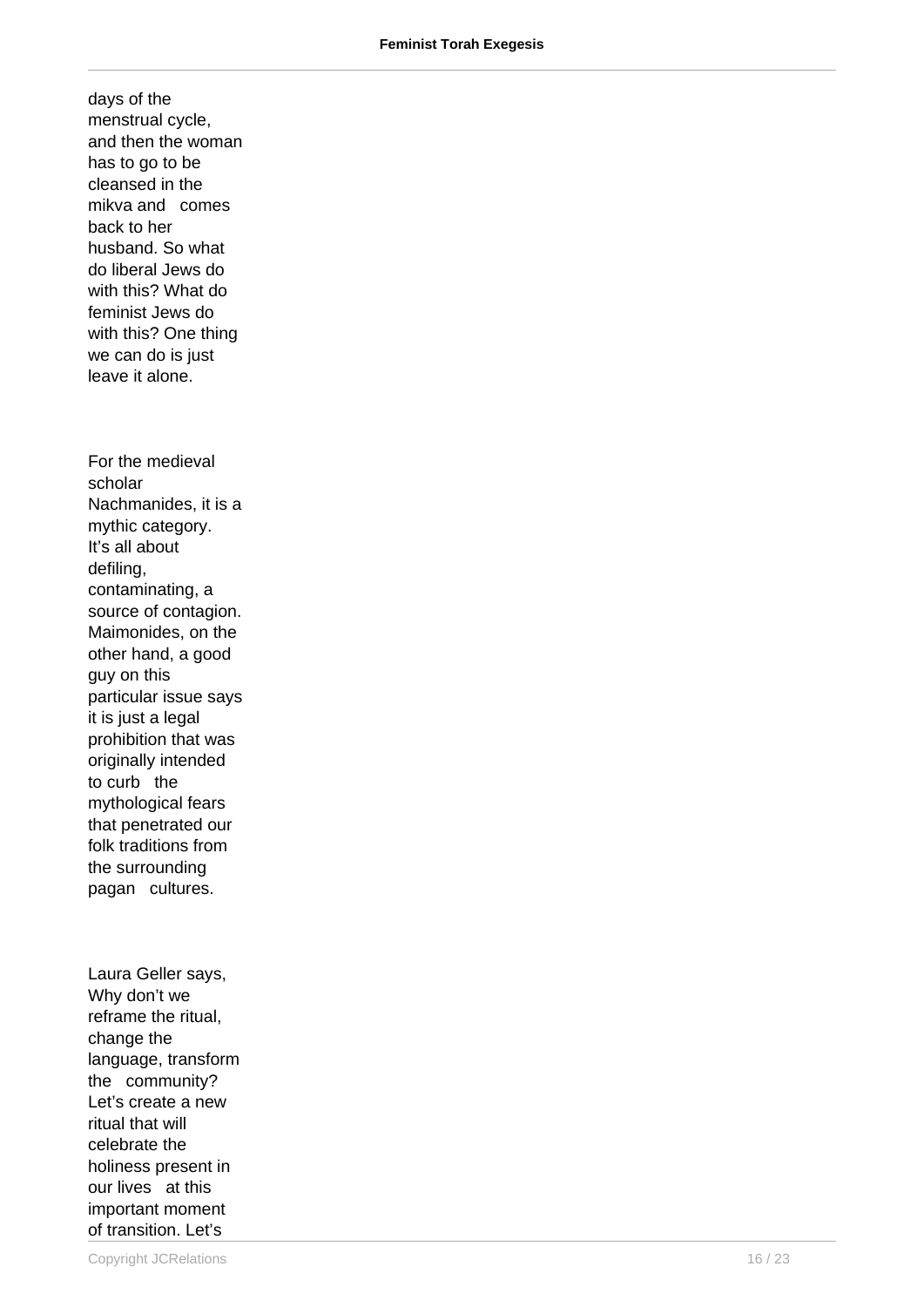write a blessing that says, "Thank you God for making me a woman." And when you go to your mother and say, "Mom I just got my first period," we say, "let's say the blessing." This blessing does not exist in traditional Judaism. It's a play on a traditional Jewish blessing that is said by orthodox Jewish men every morning. They say, "Thank you God for not making me a woman." So it just takes away the word "not," transforming the blessing, transforming the ritual. Highlight a woman's issue: Rabbi Eileen

Schneider looks at the laws of Kashrut. A lot of the Torah is laws, and a lot of our preaching is story and reading new stories. But a lot of it is finding meaning in laws. So the laws of Kashrut are the kosher laws, which foods you can eat and what you cannot eat. In orthodox tradition, they study the laws and figure out how to observe them, and they discuss the ins and outs and the particularities of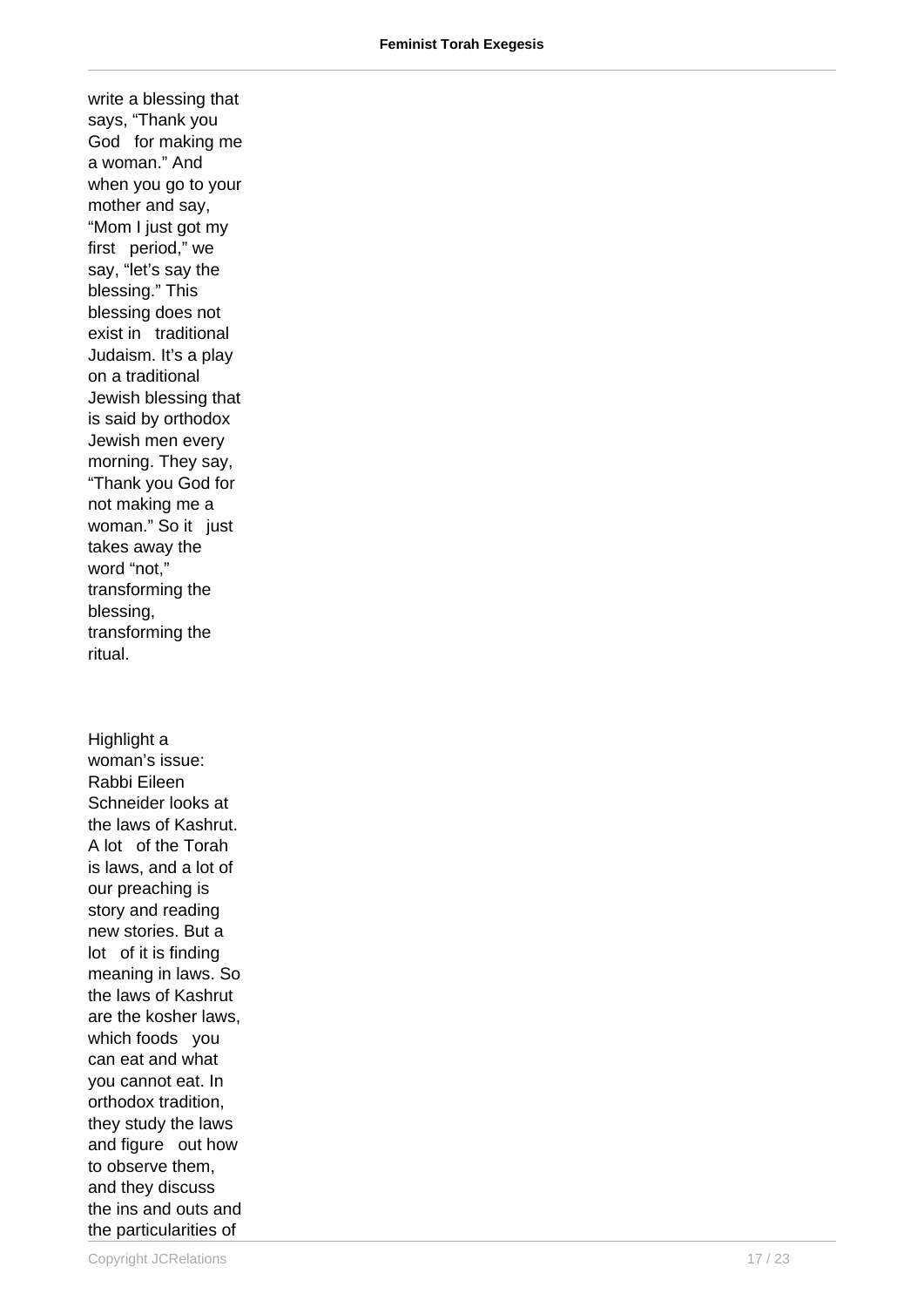them. But in our community, those laws are not lived so thoroughly anymore, although often they are lived in a more modified version. We also want to find more meaning in them. Rabbi Schneider says that she is looking at the question of young girls and eating disorders. And she says: "What are eating disorders about? They are about strange issues of control." And she says Kashrut, the laws of kosher, are also about control and food. With eating disorders the control is internal. There is a sense that if we control our eating we'll be better people. With Kashrut the control is external. And by the way, we don't have to be talking about the pathological end of the spectrum, of people who are in severe eating disorders. We could be talking more generally about our culture's confusion around eating and food.

So let's look at the laws of Kashrut. With Kashrut we have an external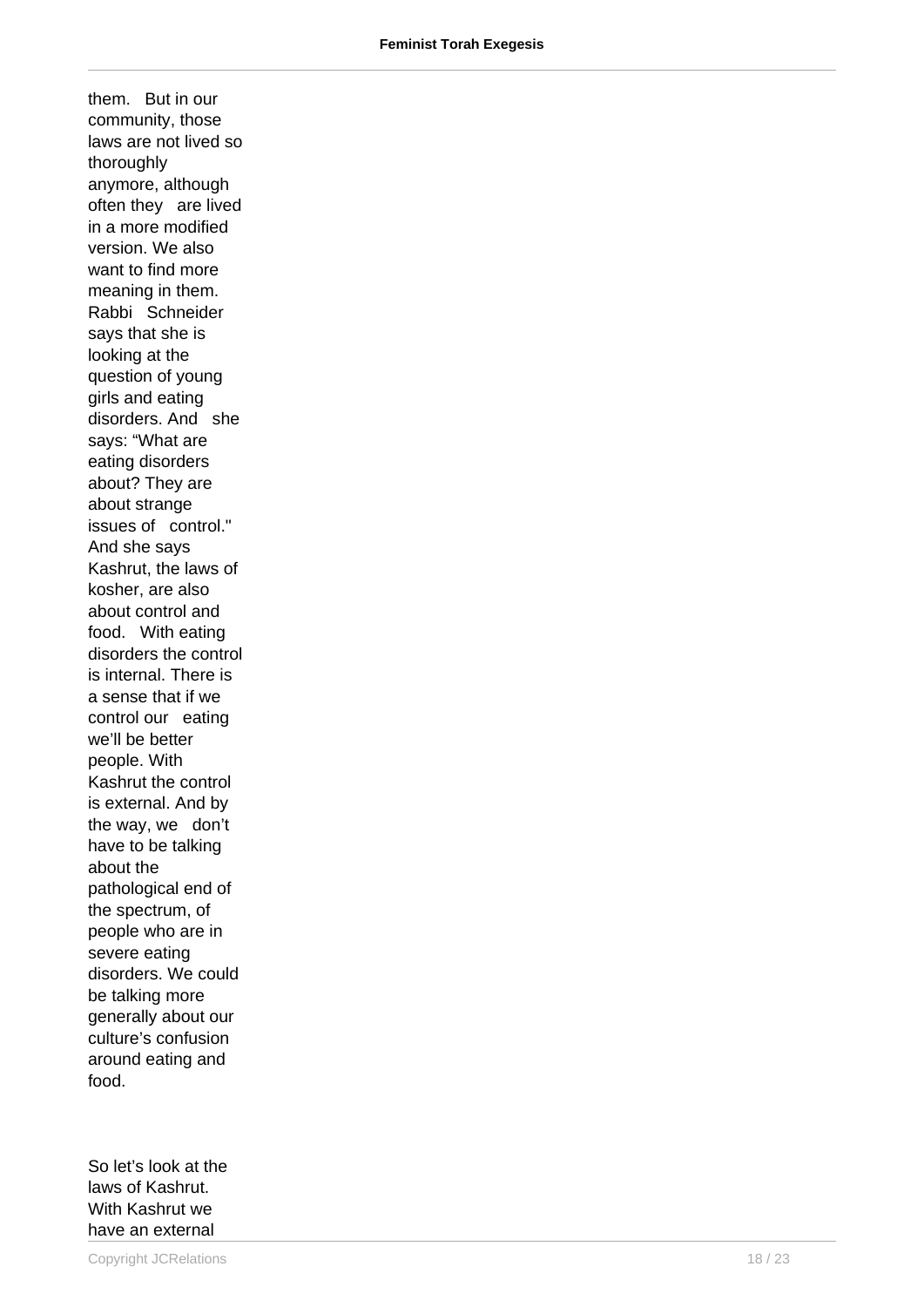control. We are following ancient laws and traditions that define us as a people. With eating issues there is a lot of external pressure of societal expectations. With Kashrut, for nontraditional Jews, there is a voluntary aspect. A decision to say, "I'm going to let this aspect of my life be ordered by this set of rules that are outside me." Rabbi Schneider says that to keep kosher reminds her at all times that she is Jewish. That she can elevate the act of eating. That she can choose the kinds of controls that she wants to place on herself. That they are controls related to holiness, tradition, Judaism, and ethical concerns. And paradoxically we move from all the stigma that constant media messages have placed on this simple biological necessity. As women, we can feel that we are controlling our Kashrut with food, not food controlling us.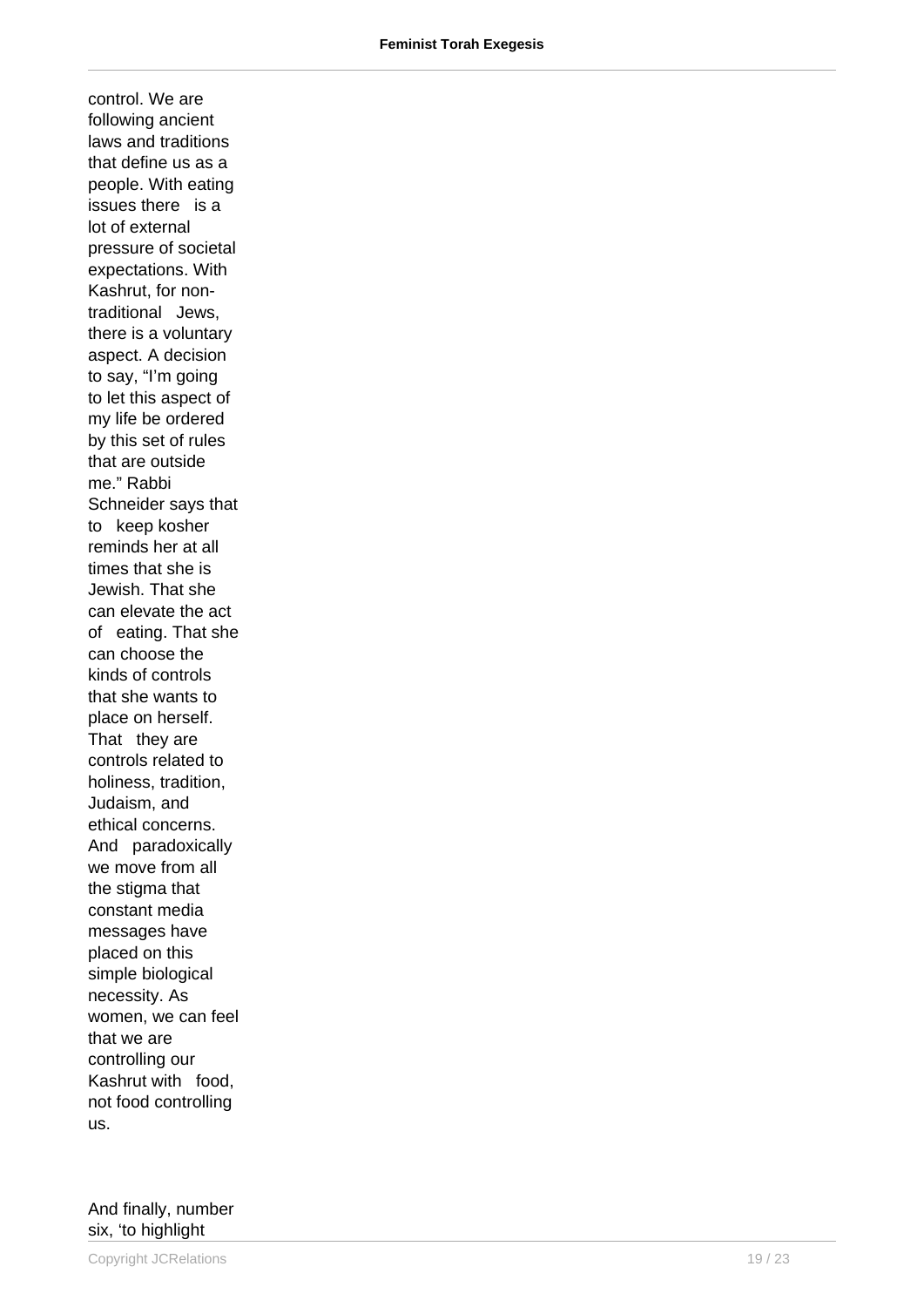women's values.' There's a lot of discussion about what are women's values and if there are women's values, where do we find them in the text. By women's values we don't mean that women are born with a gene for these values. But rather that women's experience has tended to make women, through their life experiences, tend more in these directions. And here is a classic case from Carol Gilligan, that women not only define themselves in a context of human relationship, but they also judge themselves in terms of their ability to care. Human relationship is caring. Woman's place in man's life cycle has been that of nurturer, caretaker, helpmate, the weaver of those networks of relationships in which she in turn, relies. But while women have thus been taking care of men, men have tended to devalue care.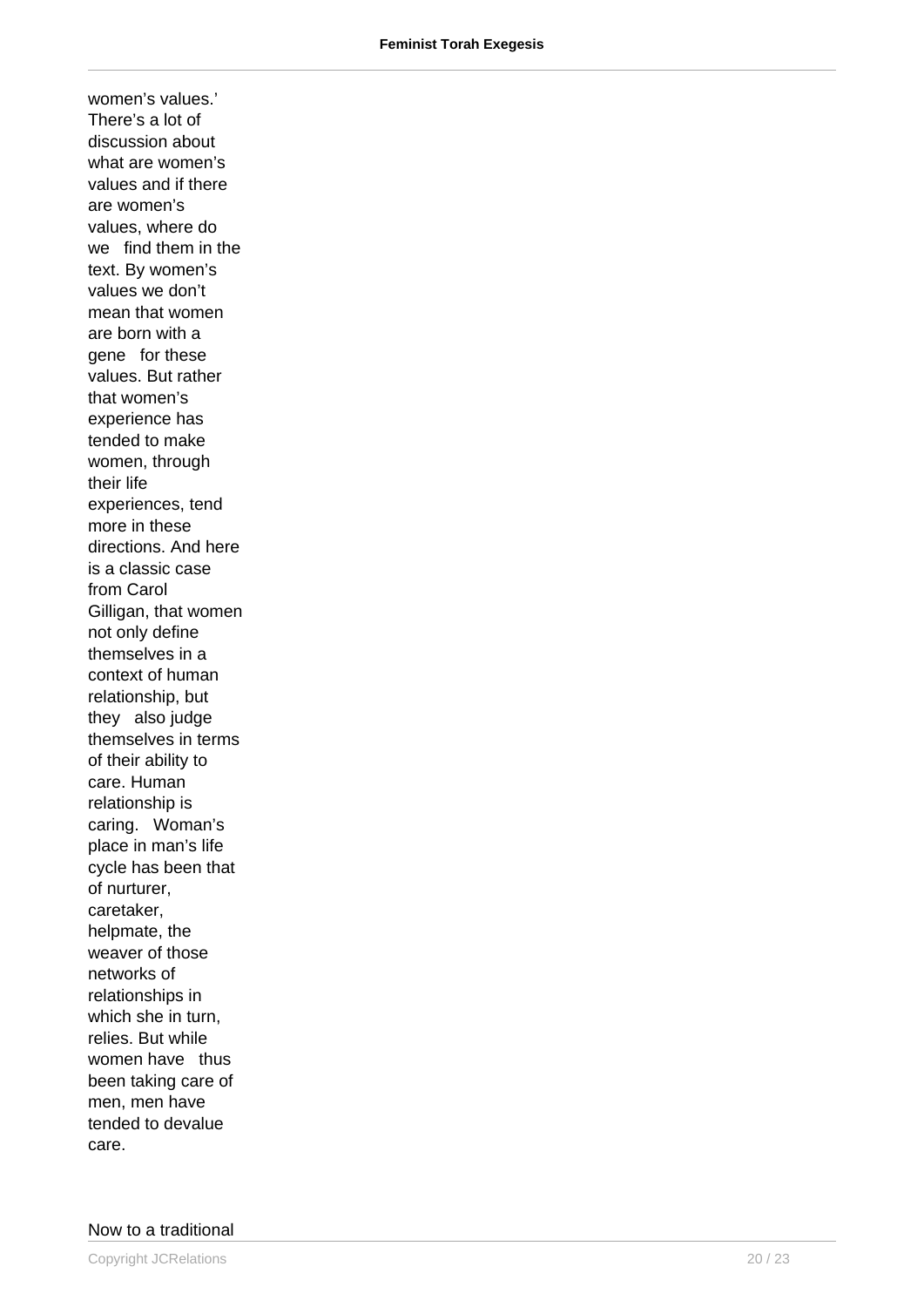Jewish Midrash some of you may be familiar with. There is the story of Abraham"s taking Isaac to the mountaintop. The next story says that Sarah died. So the rabbis, this is an ancient Jewish Midrash, ask the question, "what's the connection? When did she die?" The Midrash comes up with an answer. They say, Satan went to Sarah and appeared to her in the guise of Isaac. This is when Abraham is taking Isaac to the mountaintop. When Sarah saw him, she said to him, "my son, what has your father done to you?" And he answers her: "My father took me up hill and down dale, up to the top of a certain mountain. He built an altar, arranged the wood, bound me on top of it, he took the knife to slaughter to me, and if God had not said, 'Don't stretch out your hand,' I would already be slaughtered." And he did not finish the story before she died.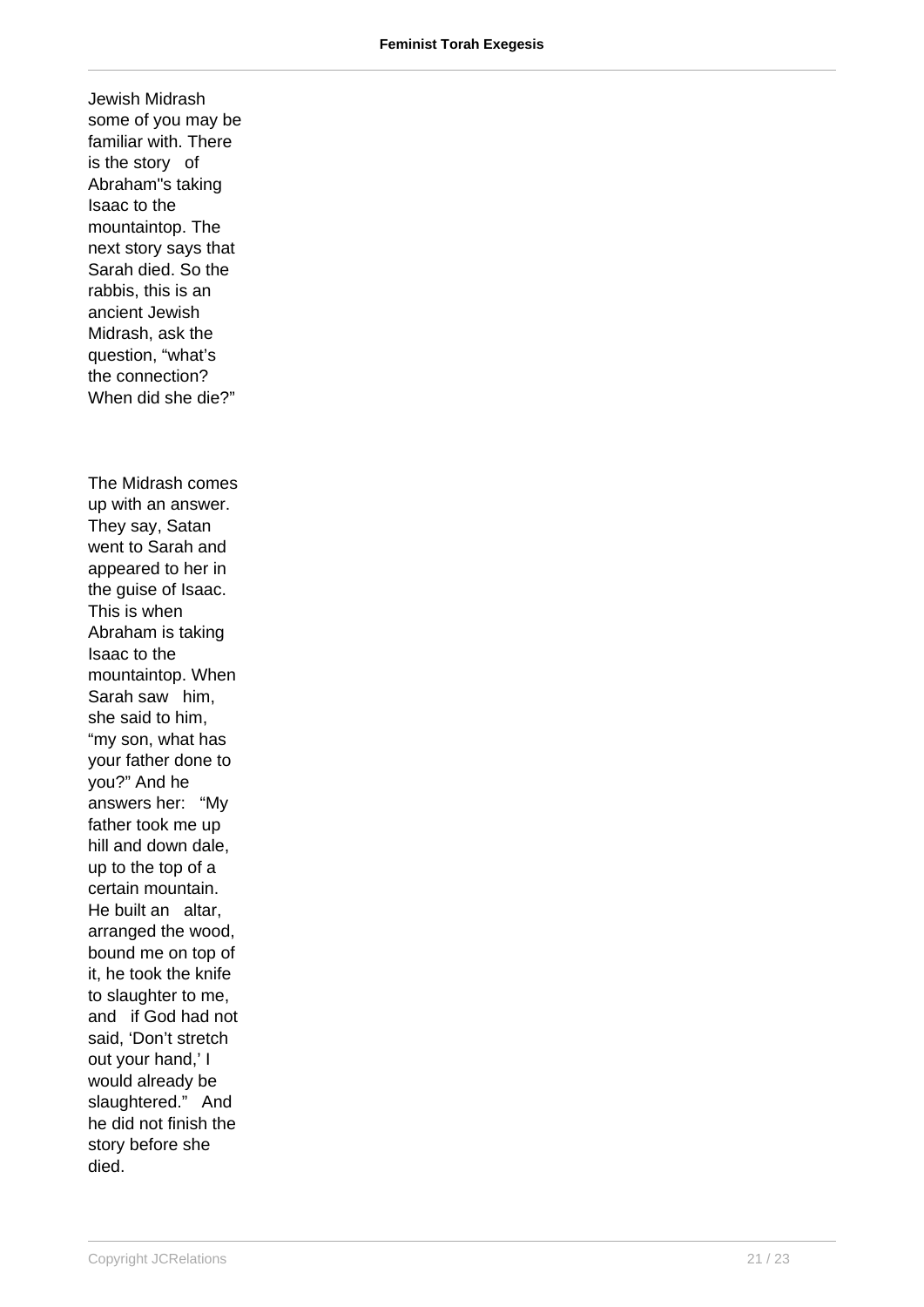So the tradition understands that Sarah died out of shock and grief, not because her son had died, but because her husband had been prepared to kill him, if necessary. So why is this parcha called "life of Sarah"? Rona Shapiro notices that after Sarah's death, Abraham becomes more of a real guy. Maybe he's finally getting it, maybe he's finally read Carol Gilligan after all these years. And so Abraham says, now he's not going to mountaintops and tying up his son for sacrifices. He buys a plot of land, tries to get his son engaged to be married, marries again himself, has more children and dies. So this is a new Abraham, a different Abraham from the one we knew, who was looking for holiness on the mountaintop.

These are a little taste of some of the six different ways that feminist Torah commentary and preaching is going